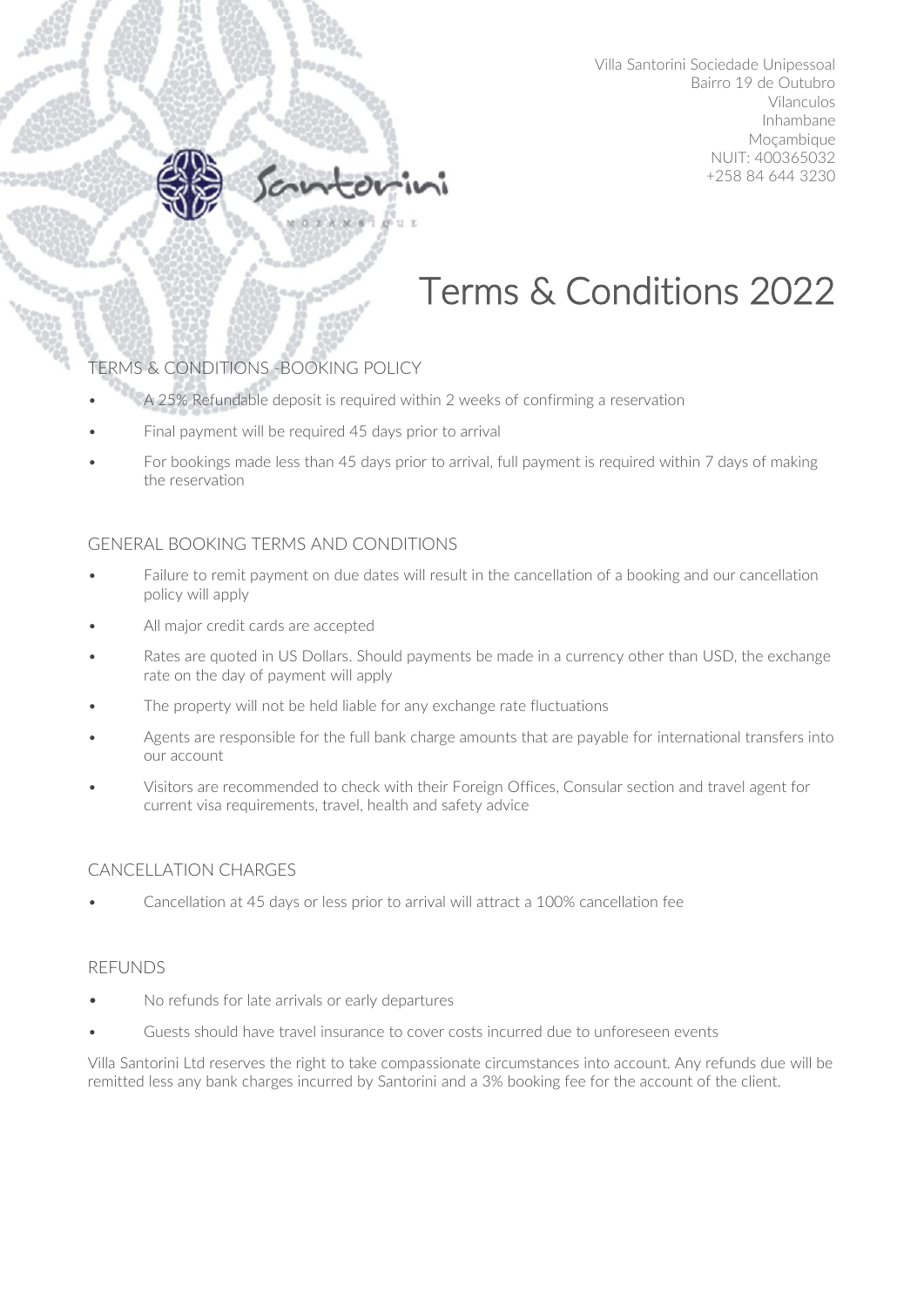

# FORCE MAJEURE /PANDEMIC TERMS AND CONDITIONS

## POSTPONEMENT

Applies to existing and new bookings due to travel until travel restrictions to and from South Africa and Mozambique are lifted

Bookings can postpone travel up to the 19th of December 2022.

We request that these changes be made more than 45 days prior to travel dates.

Original quoted rates will be honoured for all postponed reservations for 2022.

Please note that rates might change for deferred reservations in the following scenarios

- If a different suite type to original booking allocation is requested
- If the amount of nights requested changes
- Specials will not be applicable to booking postponements for peak period

Adjusted dates are subject to availability

New dates don't have to be advised immediately and the booking folio's will be kept active until new dates are requested

## CANCELLATIONS

Full refund for cancellations 45 days or less prior to arrival due to Covid -19 related reasons

which includes:

- The government in the guest's country of residence restricts all but essential travel
- Travel restrictions are imposed on the destination by the guest country of residence
- Mozambique and/or South Africa is under official government sanctioned lock-down that prohibits guests from traveling
- Mozambique and/or South Africa has no formal lock-down but have closed their border either to international travellers or to travellers from the guest's country of residence
- International flights are cancelled with no alternative routing available for guest to use to reach Mozambique
- The guest has contracted COVID-19 and is under treatment or is in quarantine for COVID-19

Any refunds due will be remitted with all bank charges and a 3% booking fee for the account of the client. We reserve the right to ask for any reasonable evidence, written statements and or documents to support the reasons for cancellation that are given.

Please note these terms will remain in place until travel restrictions to and from South Africa and Mozambique are lifted.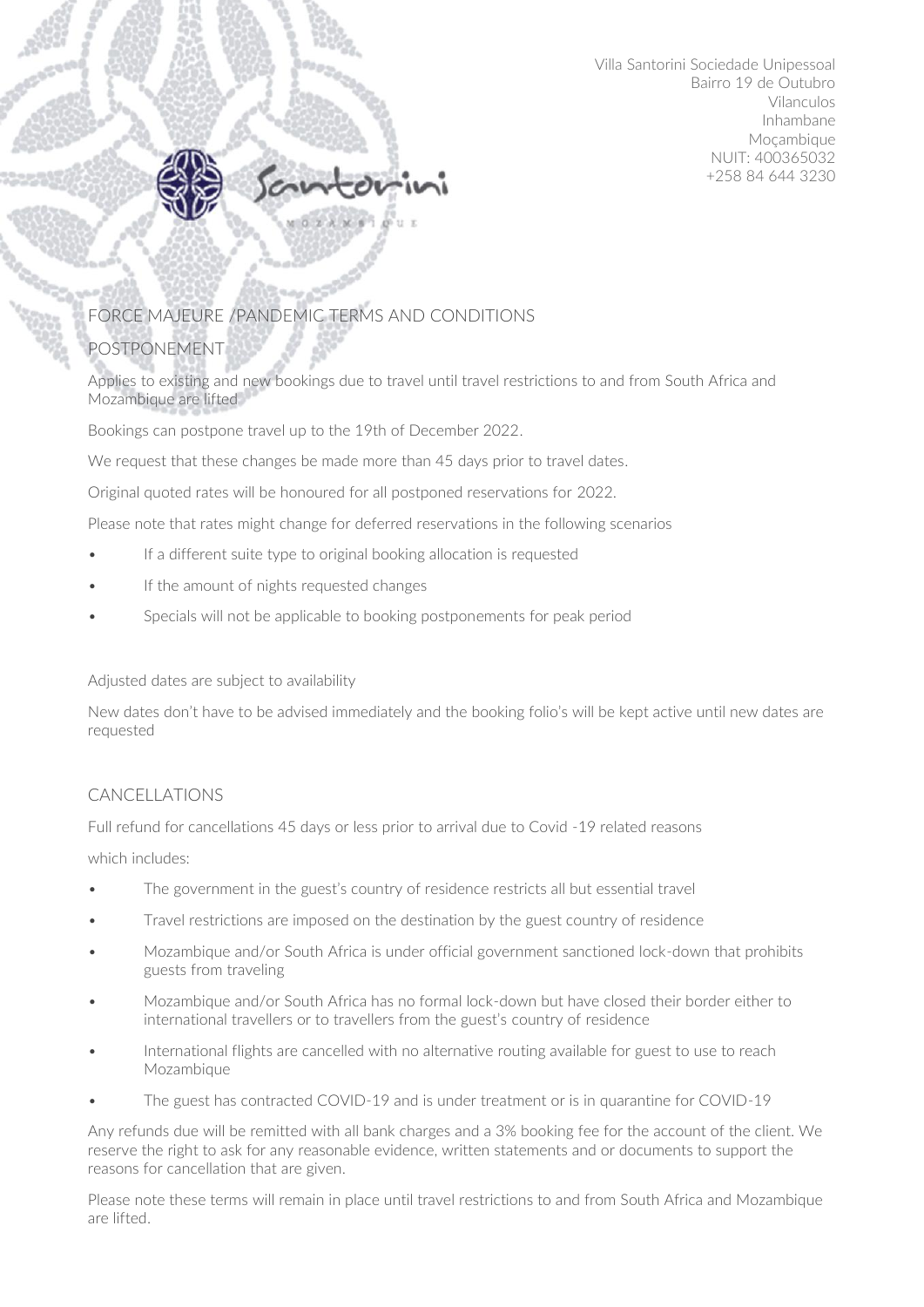

## BOOKING PAYMENTS

Payments can be effected through the following methods:

### \*ONLINE PAYMENT VIA OUR PAYMENT GATEWAY: DIRECT PAY ONLINE (DPO)

You will receive a payment link to our Direct Pay Online system where the specified amount will be deducted from your credit card after completion of the online payment procedure.

#### \*MANUAL CREDIT CARD PAYMENT VIA OUR PAYMENT GATEWAY: DIRECT PAY ONLINE (DPO)

Villa Santorini Sociedade can process the payment after the completion of the credit card authorization form.

\*We accept Visa & Master cards for payment via DPO, Amex cards are not accepted.

#### \*BANK TRANSFER

Please use invoice number as reference when making payments to the bank details provided on the

invoice. Payments must be made in US Dollars and a proof of payment emailed to [reservations@santorinimozambique.com](mailto:reservations@santorinimozambique.com)

#### BANK DETAILS FOR TRANSFER:

Bank Name: The Mauritius Commercial Bank Ltd

Account Name: Pansy Shell Limited

Bank Address: Sir William Newton Street, Port Louis, Mauritius

USD Account Number: 000445111410

IBAN: MU21MCBL094400044510000USD

Swift Code: MCBLMUMU

#### PANSY SHELL LTD RESERVED RIGHTS

In the event that Santorini Mozambique receives an enquiry from a potential guest at any time and that Santorini Mozambique is holding accommodation for another guest of which the deposit on such accommodation has not been fully paid by the guest within the set deadline, Santorini Mozambique reserves the right to inform the guest that either

- (i) the said accommodation will be released immediately or
- (ii) (ii) request the guest to promptly pay a non-refundable deposit (equivalent to 25% of the full amount) to Santorini Mozambique.